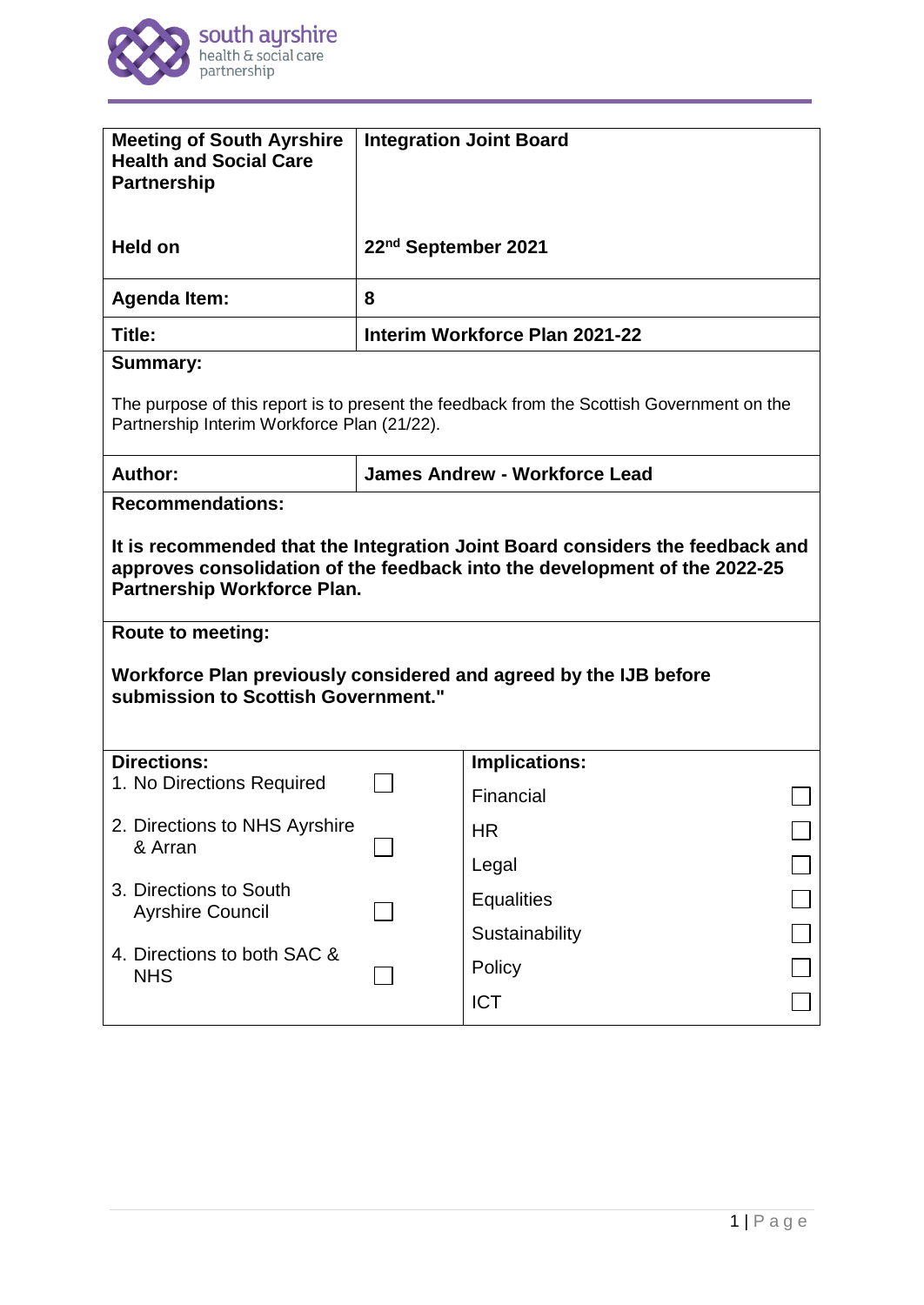

# **Interim Workforce Plan 2021-22**

## **1. PURPOSE OF REPORT**

1.1 The purpose of this report is to present the feedback from the Scottish Government's Health and Social Care Workforce Planning Unit on the Partnership Interim Workforce Plan 2021-22, for consideration by members of the Integration Joint Board.

## **2. RECOMMENDATION**

**2.1 It is recommended that the Integration Joint Board considers the feedback and approves the proposal to incorporate the feedback into the development of the 2022-25 Partnership Workforce Plan.**

## **3. BACKGROUND INFORMATION**

- 3.1 The IJB Strategic Plan 2018-22 has a strategic objective to develop a Workforce Plan and implement agreed action items.
- 3.2 A Workforce Plan was developed and approved by the IJB in [May 2019,](https://www.south-ayrshire.gov.uk/health-social-care-partnership/documents/item%205%20-%20wfp%20ijb%202019%2005%2016.pdf) and an implementation group set in place to take forward a range of actions.
- 3.3 The impact of COVID on the workforce and service delivery (and associated activity such as Remobilisation Plans) accelerated the Scottish Government's requirement to understand workforce planning activity more fully within health and social care across Scotland. On that basis, the Scottish Government requested submission of an Interim Workforce Plan (covering the period 2021- 22) on the 30<sup>th</sup> April 2021.
- 3.4 The submitted Interim Workforce Plan was presented to the IJB on the  $28<sup>th</sup>$ [April.](https://www.south-ayrshire.gov.uk/health-social-care-partnership/documents/item%206%20-%20interim%20workforce%20plan%20cover%20report%20ijb%202021%2004%2028.pdf)

## **4. REPORT**

- 4.1 Feedback was received from the Scottish Government in July and can be found in Appendix 1.
- 4.2 The Scottish Government had always intended the feedback to be 'light-touch' and after close liaison with East and North Partnerships and NHS Ayrshire and Arran, it can be confirmed that the feedback received by South is consistent in tone and content to that delivered across all Partnerships and Health Boards.
- 4.3 The feedback includes the following aspects
	- A recognition of the considerable demographic analysis that informed the 2019 Partnership Workforce Plan.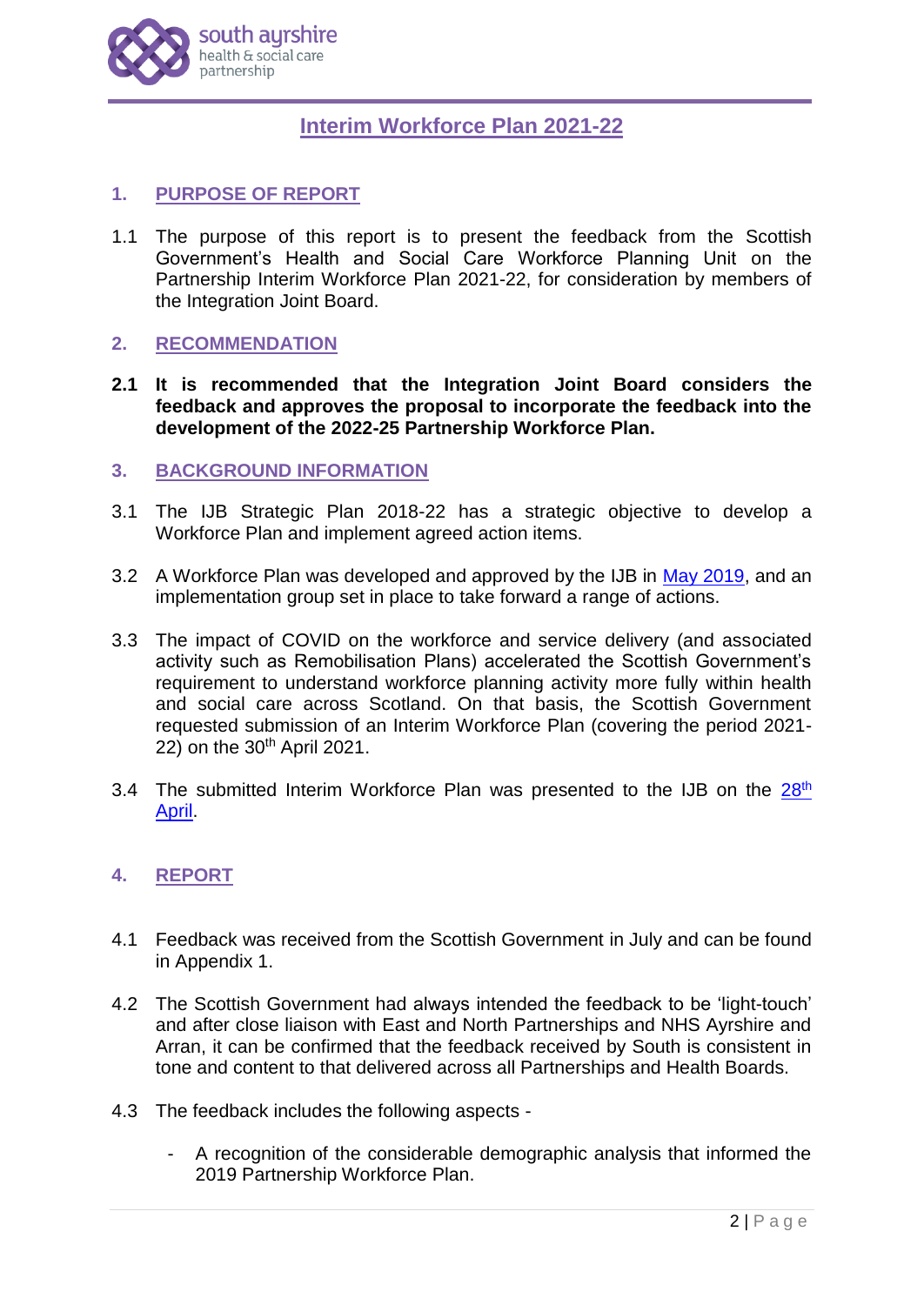

- Consideration of further modelling assumptions in future planning.
- Consideration of further differentiation of Council and NHS staffing (however this contradicts the initial guidance given, and Partnerships will be seeking further clarification from the Scottish Government on this aspect).
- A requirement to provide additional focus on the monitoring of leavers.
- Ongoing mitigation of high absence.
- A clearer link between increased/decreased capacity and FTE/WTE.
- Further assessment and definition of recruitment success.
- A more in-depth assessment of the impact of future technology on workforce demand and capacity.
- 4.4 Work will now commence in the development of the 2022-25 Workforce Plan, ensuring it supports the Strategic Plan.
- 4.5 The Partnership Workforce Lead will continue to represent the Partnership at future meetings with the Scottish Government's Health and Social Care Workforce Planning Unit and will update the IJB on any key developments. It is expected that the Unit will work closely with Workforce Leads in the development of a more comprehensive template to support the 2022-25 Workforce Plan.

## **5. STRATEGIC CONTEXT**

5.1 The Predominant Strategic Plan Objective that the Workforce Plan furthers is - '*We will manage resources effectively, making best use of our integrated capacity'*.

#### **6. IMPLICATIONS**

#### **6.1 Financial Implications**

6.1.1There are no financial implications arising from the consideration of this report.

#### **6.2 Human Resource Implications**

6.2.1There are no human resource implications arising from the consideration of this report.

#### **6.3 Legal Implications**

6.3.1There are no immediate legal implications arising from the consideration of this report.

#### **6.4 Equalities implications**

6.4.1 There are no immediate legal implications arising from the consideration of this report.